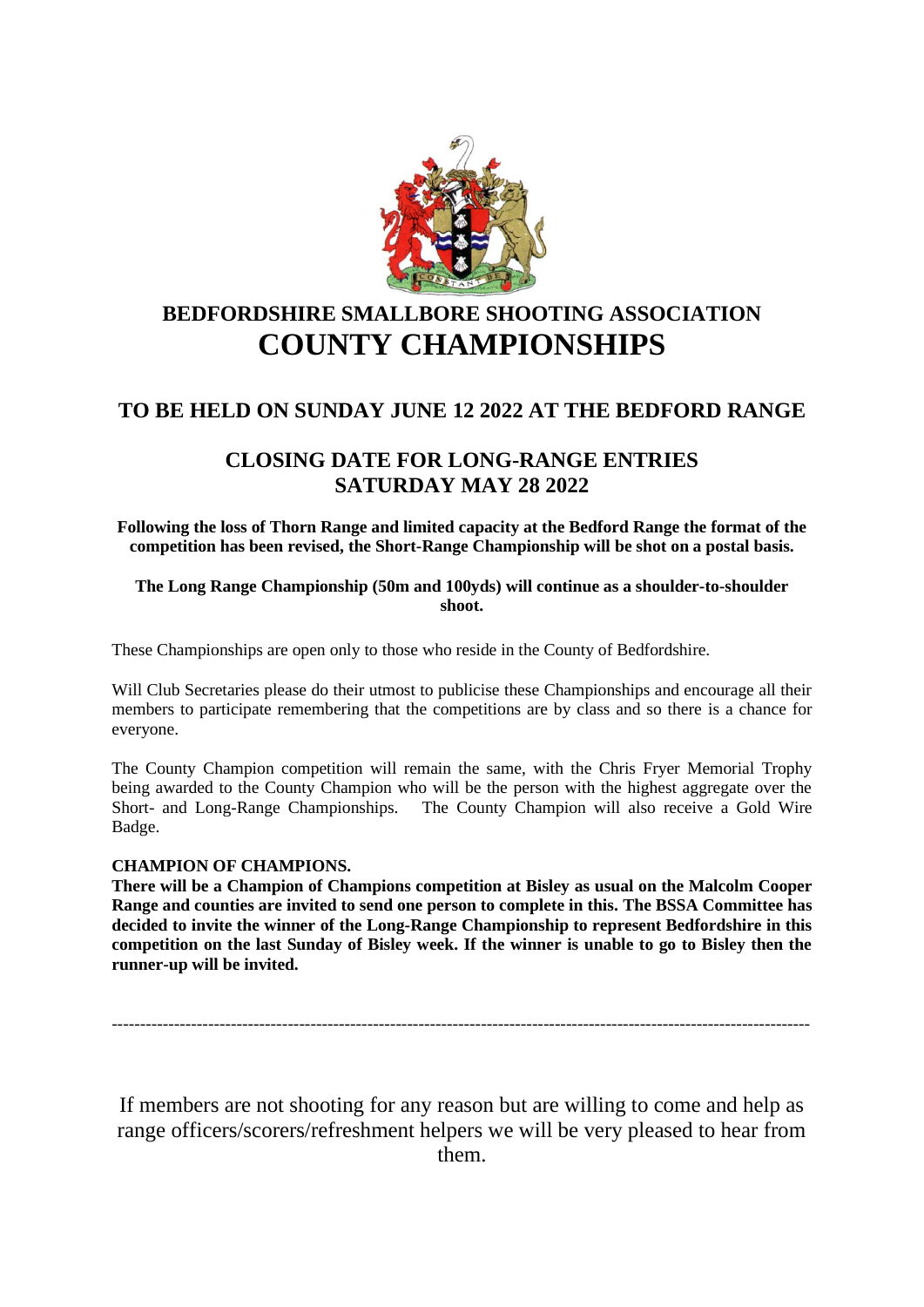# **BEDFORDSHIRE SMALLBORE SHOOTING ASSOCIATION COUNTY CHAMPIONSHIPS**

# **Conditions**

| <b>ENTRIES:</b>      | Short-range targets sets will be provided to Club Match Secretary's by the<br>15 <sup>th</sup> May for supply to their members. Sets issued are to be recorded on the<br>supplied form. Unused sets are to be returned to the County scorer.              |  |
|----------------------|-----------------------------------------------------------------------------------------------------------------------------------------------------------------------------------------------------------------------------------------------------------|--|
|                      | Long range entries to be made on the attached form, it should be noted that<br>Competitors need not enter both Championships.                                                                                                                             |  |
| <b>SQUADDING:</b>    | All Long-Range shooting on the $12th$ June will be squadded.                                                                                                                                                                                              |  |
| <b>AVERAGES:</b>     | To be taken from published Beds Winter League Averages or<br>the last 10 $25$ yds Match Cards – no deletions.<br>CLASS A 96.5 and over<br><b>CLASS B 94.6 TO 96.4</b><br><b>CLASS C 94.5 and under</b>                                                    |  |
| <b>JUNIORS:</b>      | Under the age of 18 years at date of Championships. No coaching will be<br>allowed.                                                                                                                                                                       |  |
| <b>VETERANS:</b>     | Over the age of 60 years at date of Championships- (all 25 yds cards and<br>first 2 at 50 and 100 yd).                                                                                                                                                    |  |
| <b>SUPER-VETS:</b>   | Over the age of 70 at date of Championships, conditions as for Veterans.                                                                                                                                                                                  |  |
| TIES:                | Short Range: ties will be decided on countback.<br>Long range: For County Championship only, ties will be decided by shoot off<br>at 100 yds until a result is reached for first, second and third place. Other<br>placings will be decided on countback. |  |
| <b>REFRESHMENTS:</b> | Light refreshments will be available on the range.                                                                                                                                                                                                        |  |

### **SHORT RANGE INDIVIDUAL CHAMPIONSHIP (POSTAL) CLASSES A & B & C**

**Clubs will be issued with stickered cards. All cards (shot and unshot) MUST be returned to the County scorer no later than 12:00pm on the 7 th June 2022 .**

**Short Range Championship cards may be shot concurrently with the Bedfordshire 25yd league. In this case the league card should be affixed back-to-back with the Championship card and shot with the Championship card face toward the shooter. The Championship card score will be transferred to the appropriate round of the Beds league. Cards shot in this way must NOT be scored locally.**

| To be held in three sections: - | <b>ENTRY FEE</b>                     |       |
|---------------------------------|--------------------------------------|-------|
| CLASSES A/B/C                   | Course of fire $-40$ shots at 25 yds | £5.00 |
| <b>JUNIORS</b>                  | Concurrent with above                |       |
| <b>LADIES</b>                   | Concurrent with above                |       |

## **SHORT RANGE TEAM CHAMPIONSHIP**

Will be held concurrently with the above Championship and is Open to Club Teams of 4 (stickers will be provided). £2.00 per team